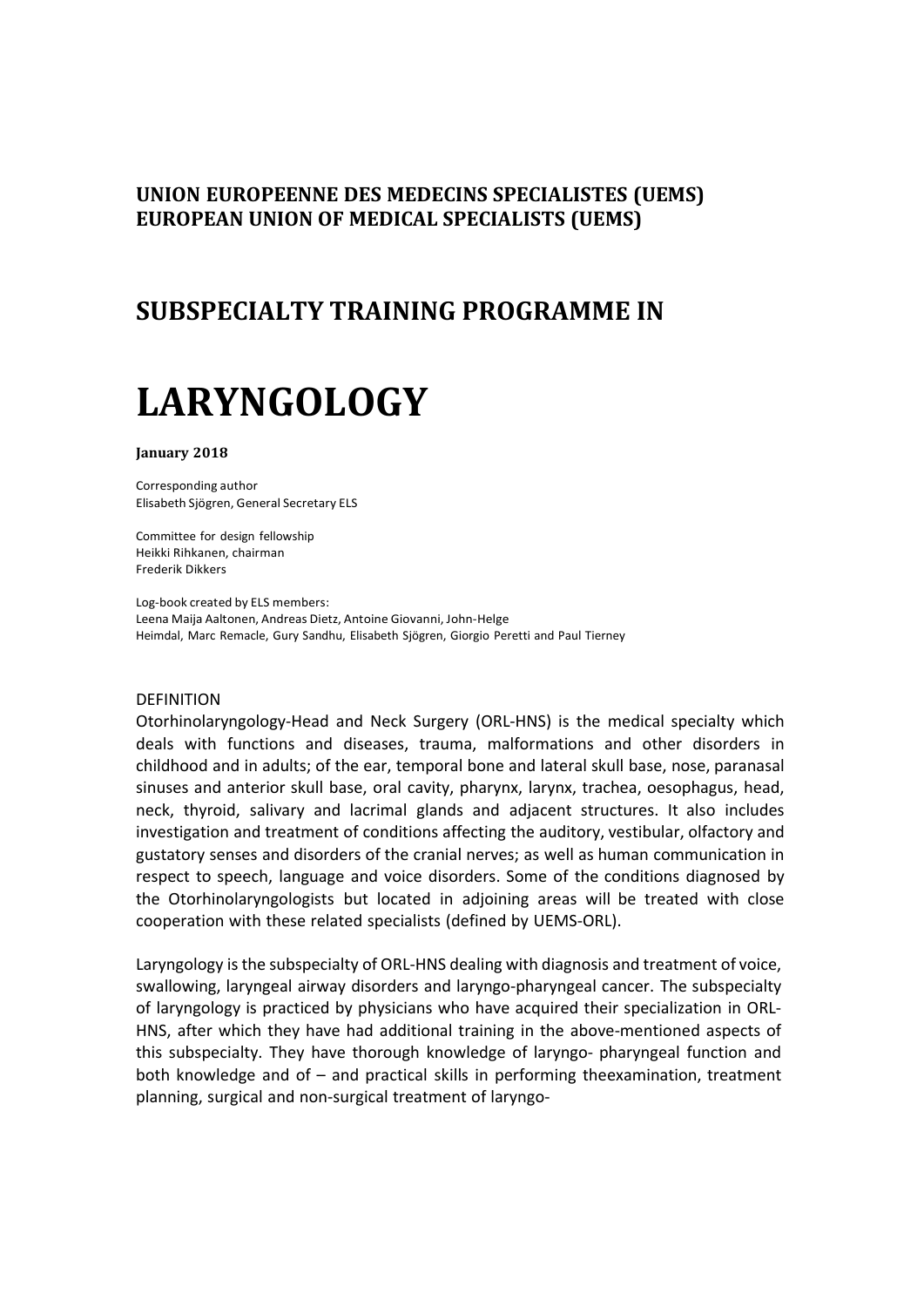pharyngeal disease such as the ones defined in the logbook for the UEMS fellowship programme.

## **THE TRAINING CENTRE OR INSTITUTION**

Suitable training centres can apply for accredited recognition as a training centre for the subspecialty training programme in laryngology. An opportunity to apply will be publicly advertised on the ELS website, the UEMS ENT section web pages and throughout the European community each year. Each centre will apply by written application, which will be reviewed by the Accreditation Board. If one centre is not able to cover all aspects of the fellowship program they can apply jointly with a partner centre which is able to the lacking aspects of the training.

Each centre will be approved by a visitation. Approval as a training centre would be renewable every 5 years, following further assessment.

#### **Requirements of the training centre**

1. Evidence of centralisation of patient care in this institution.

2. Evidence of a sustained clinical volume and activity in management of laryngopharyngeal disease during a period of 5 years.

3. Evidence that management of voice, airway and swallowing disorders is supervised by a multidisciplinary team (MDT). Meetings of the team members should be held on regular basis. Evidence that such meetings exist would be validated by inspection of attendance sheets and case record discussions.

4. There should be an adequate number of clinicians directly related or affiliated to such a MDT (at least 2 full time laryngologists along speech therapists and phoneatricians (optional) as well as other related subspecialists such as, pulmonologists, radiologists, thoracic surgeons, specialists in pediatric ENT and gastrointestinal disease etc.).

5. Modern technology should be available for patient examination, data storage and surgery.

6. Facilities and time should be available for didactic learning opportunities.

7. Facilities and time should be allocated for scientific research.

8. Facilities for study should be available such as the availability of library, journals, textbooks, videos, internet etc.

9. A training plan for the laryngologist fellow must be submitted in written form at the time of application. Modifications and changes to this training plan must be reviewed. 10. The use of fellows exclusively for expansion of clinical practice or medical student/residency training is strictly prohibited.

## **THE TRAINEE OR FELLOW**

Admission to the Subspecialty Training Programme in laryngology is contingent upon completion of post graduate (specialist) training in Otorhinolaryngology - Head and Neck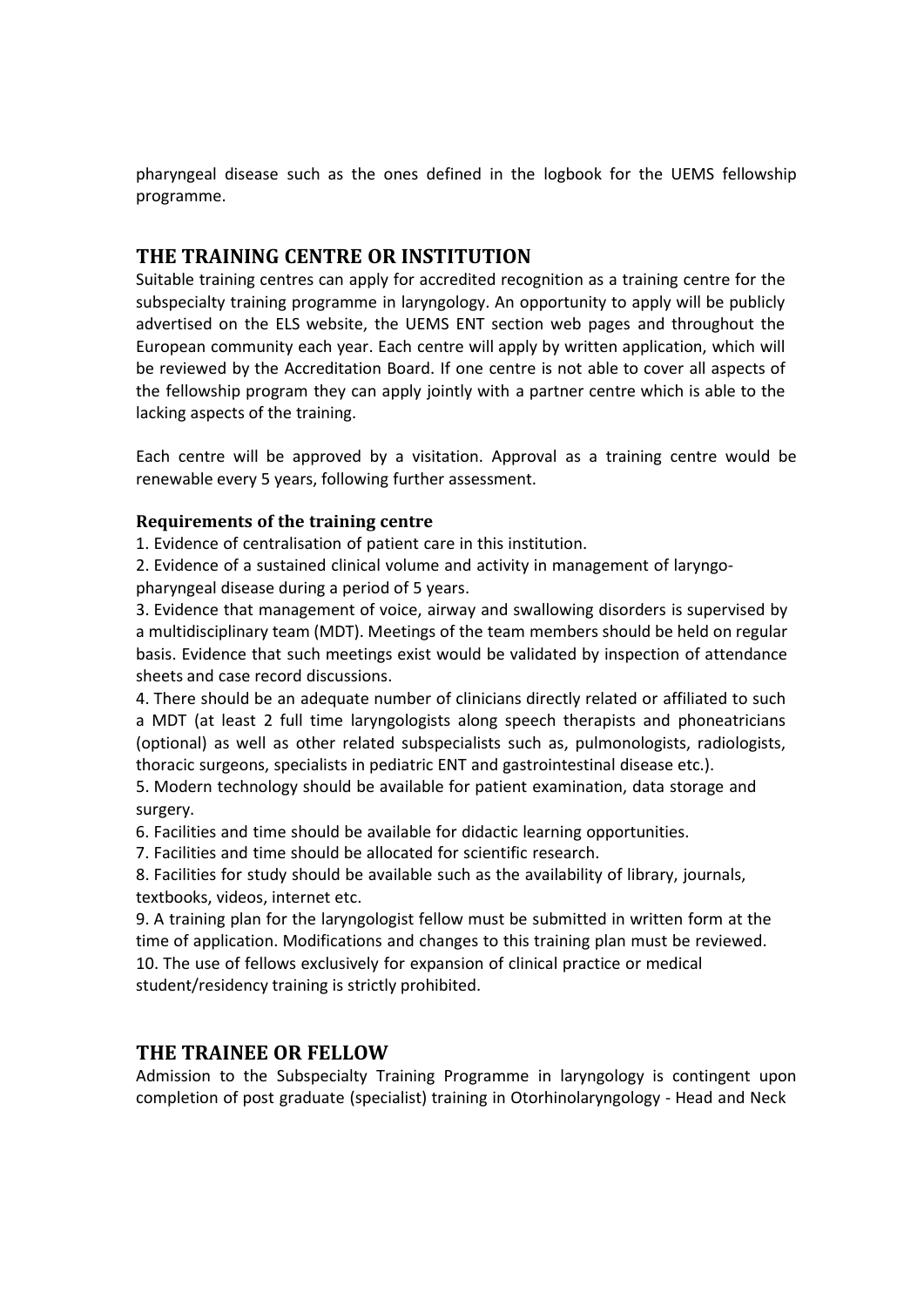Surgery. Fellows must have been registered as an ORL Specialist for at last two years in an EU country.

1. Applications will be made in writing and supported by references attesting to suitability from three clinical referees, at least two out of which must be from current mentors/trainers.

2. Previous non-surgical and surgical work in the subspecialty will be taken into consideration in the selection process.

3. Candidates will be requested to attend an interview. Appointment to the training programme will by selection.

4. The clinical training will be for a period of 2 years full-time or equivalent part-time training and will not be extended for any additional period of time.

5. The fellow must take part in all facets of laryngological clinical activity, and must not be considered as a resident in general ORL-HNS. Therefore, the fellow must be capable of working as a fully licensed doctor in the country of training with adequate knowledgeof the language and the medical and sociomedical legislation of the country.

6. Depending on individual fellow's needs, a period of time may be seconded to allied specialties such as phoniatrics or head and neck surgery for a period of three months. Approval of the supervising programme director will be required.

7. Participation in the development and implementation of interdisciplinary research is to be strongly encouraged. Before acquiring the status of subspecialist in laryngology the fellow should have made a major contribution to at least one peer-reviewed laryngological scientific publication.

8. During the 2 years of subspecialty training the candidate should attend at least two courses accredited by the European Laryngological Society, the European Academy or equivalent authorities in the US.

9. Ample time should be provided for study during the weekly working program (e.g. reading of nominal journals and text books, attending courses and congresses etc.) 10. Each year the fellow must submit a report to the UEMS Board. The report should include evaluation of the programme content and structure as well as supervision and expertise of the trainers.

## **THE PROGRAMME DIRECTOR**

1. The programme director must have a national or international reputation as a laryngologist with more than 10 years of professional experience and with an academic background (e.g., docent or equivalent).

2. Each programme director must be supported by his or her national ORL-HNS society and national laryngological society (if one exists).

3. The hospital administrator or Chief Executive, the Dean of the Medical faculty, and the department head of ORL-HNS or equivalent leader in the ORL-HNS department must support the programme director in the development of a fellowship programme in laryngology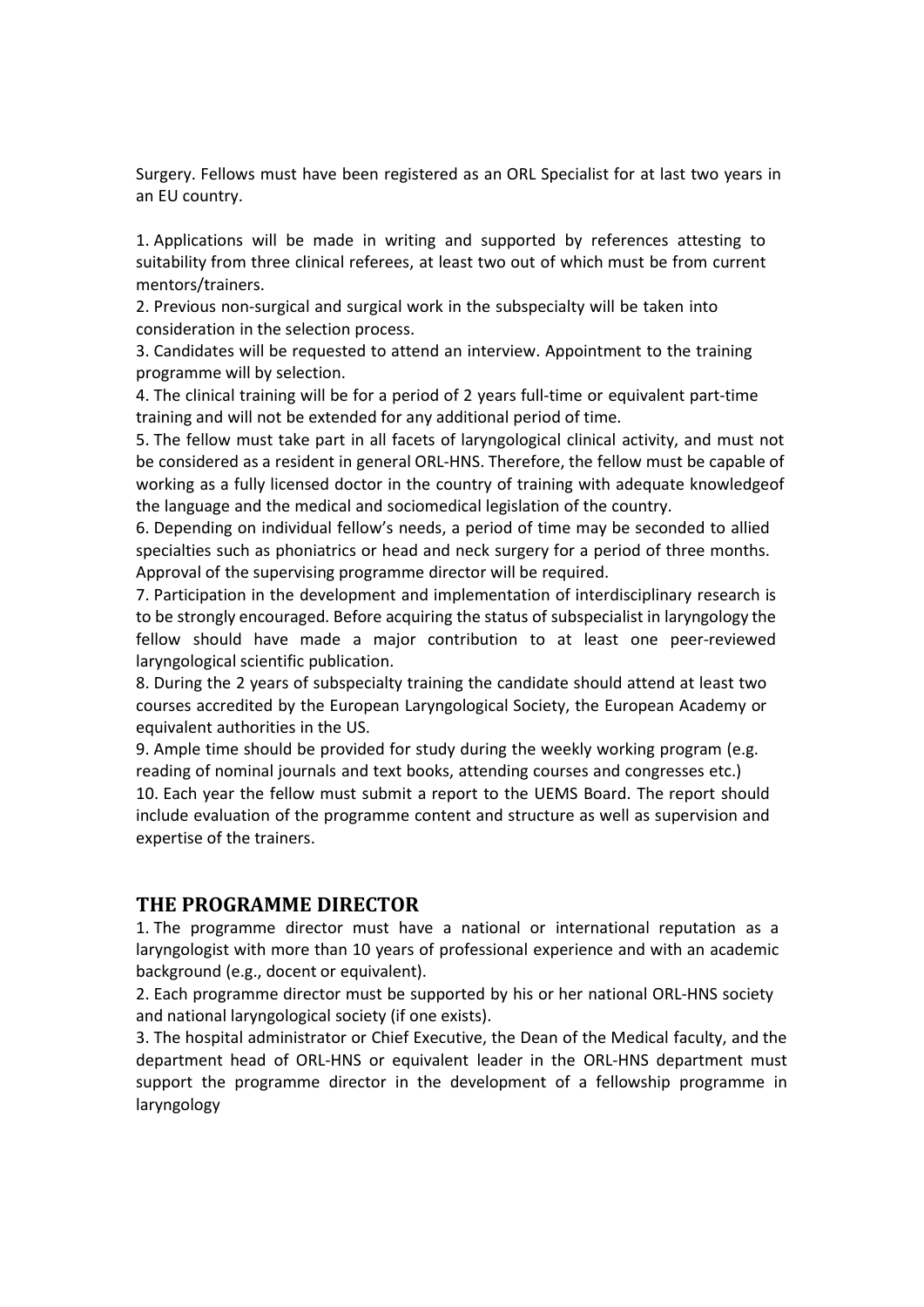4. The programme director must contribute sufficient time to the programme to assure adequate supervision and management thereof.

5. The programme director must demonstrate an interest in teaching, as well as demonstrating a track record in education and mentorship, including participation in regional and national scientific societies, presenting and publishing of scientific and clinical studies and/or active participation in research pertaining to laryngology.

#### **THE PROGRAMME**

#### **Academic**

1. Programs must develop a structured curriculum with defined goals and objectives.

2. Clinical, basic science and research conferences as well as seminars and critical literature review activities pertaining to the subspecialty, must be conducted regularly and as specified in the programme.

3. It is essential that the fellow participates in the planning and conducting of conferences. Both the faculty and trainees must attend and participate in multidisciplinary conferences.

4. Fellows must have appropriate supervised opportunities to develop skills in consultation and communication with colleagues and referring clinicians.

5. Fellows' training must involve increasing amounts of responsibility in both inpatient and outpatient environments and should culminate in significant patient management responsibilities within the institution.

#### **Clinical**

1. Programmes must provide structured clinical opportunities for fellows to develop advanced surgical and non-surgical skills in laryngology.

2. On completion of training the fellow must have had sufficient experience to be considered a senior surgeon both in operating skills and teaching capabilities.

3. Clear lines of responsibility between fellows and resident trainees must be defined at the commencement of each stage of training.

4. The working relationship between the fellow and the resident trainees must be complimentary and must enhance the educational experience.

#### **Evaluation**

1. The programme director must establish procedures for evaluating the clinical and technical competence of the fellow. The trainee will document his/her progress by keeping the UEMS logbook of laryngology subspecialty training.

2. The training faculty must evaluate the fellow on a semi-annual basis and must include evaluation of clinical knowledge and skills as well as teaching ability, commitment and scholarly contributions

3. There should be documented evidence of periodic self-evaluation of the program in relation to the educational goals, the needs of the fellows and the teaching responsibilities of the faculty.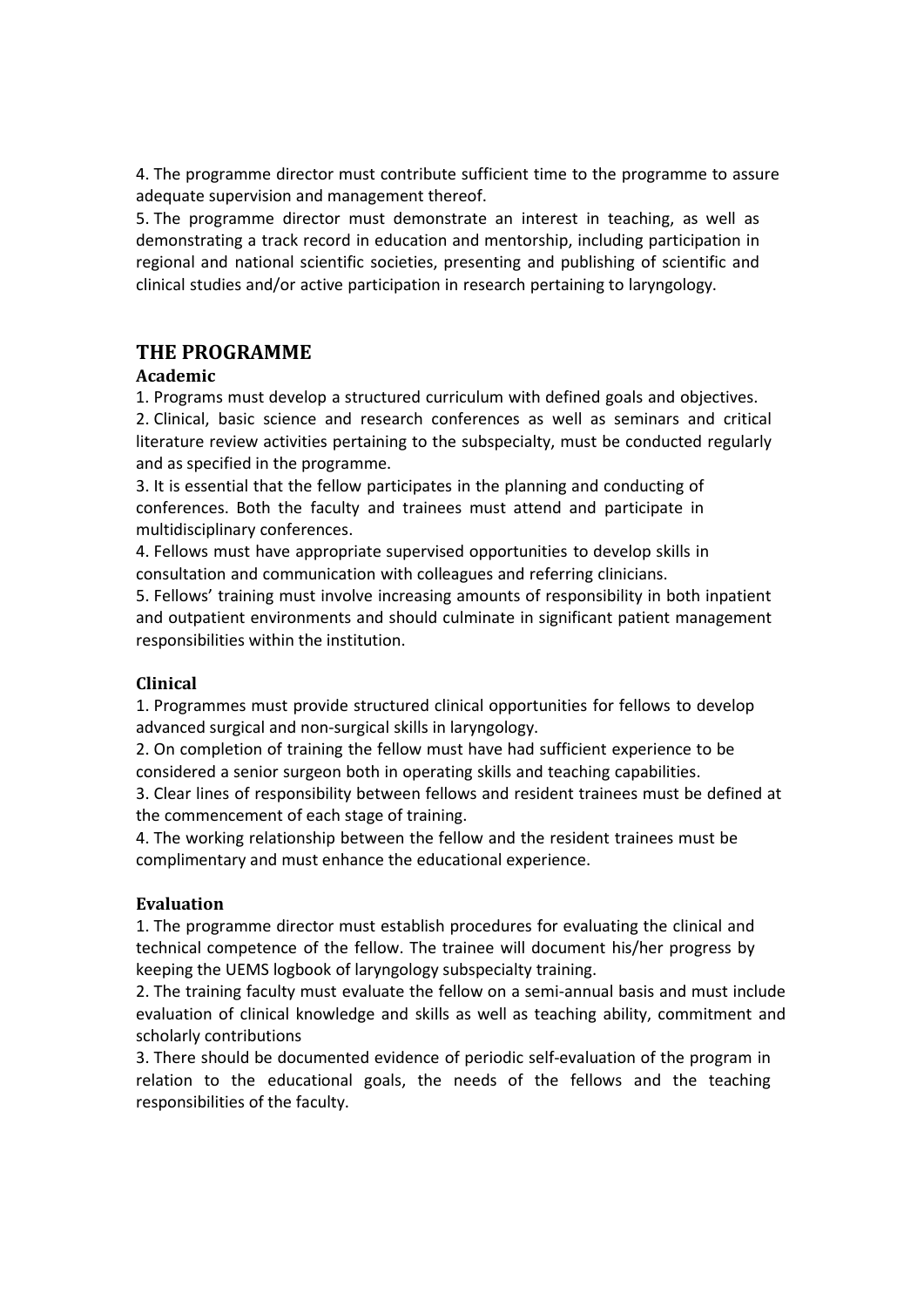4. On the completion of training, the fellow needs to prove his/her knowlegde of the required literature and competence in the clinical skill. The candidate's competence should be established according to the legislation of the country of training and approved by the programme director.

5. After successful passing of the programme the candidate will be able to use the suffix 'Graduate of European training in Laryngology'.

## **CONTENT OF THE LOGBOOK**

The log book is divided into sections. The fellow is responsible for the contents of the logbook.

Knowledge, experience and skills are tabulated in three sub-sections:A Diagnostic procedures B Non-surgical managementC Surgical management

The columns in the logbook are divided into two sections: general and advanced.

#### **1. General**

Under this heading all tasks and procedures which the fellow must be able to perform by the end of the training, as well as the required level of experience, are listed in orderto guarantee a medical service which fulfils the recommendation of the UEMS ORL Section and Board which is to achieve and maintain the highest standards.

## **2. Advanced**

Under this heading the tasks and procedures are listed, which the fellow is not expectedto be able to perform after this European Training programme. However, all trainees should be familiar with these methods.

The progression of the Fellow must be recorded on an annual basis (years 1 - 2) with the number of procedures performed in three categories:

(a) fellow assists the trainer

(s) fellow requires supervision/assistance by the trainer whilst he or she performs the procedure or task

(i) fellow performs the procedure/task independently/alone with the trainer availablefor consultation if necessary.

The relevant trainer should endorse by signing and dating in column 3, when the fellowhas achieved competency with each particular task or procedure.

The log-book is published on a separate attachment.